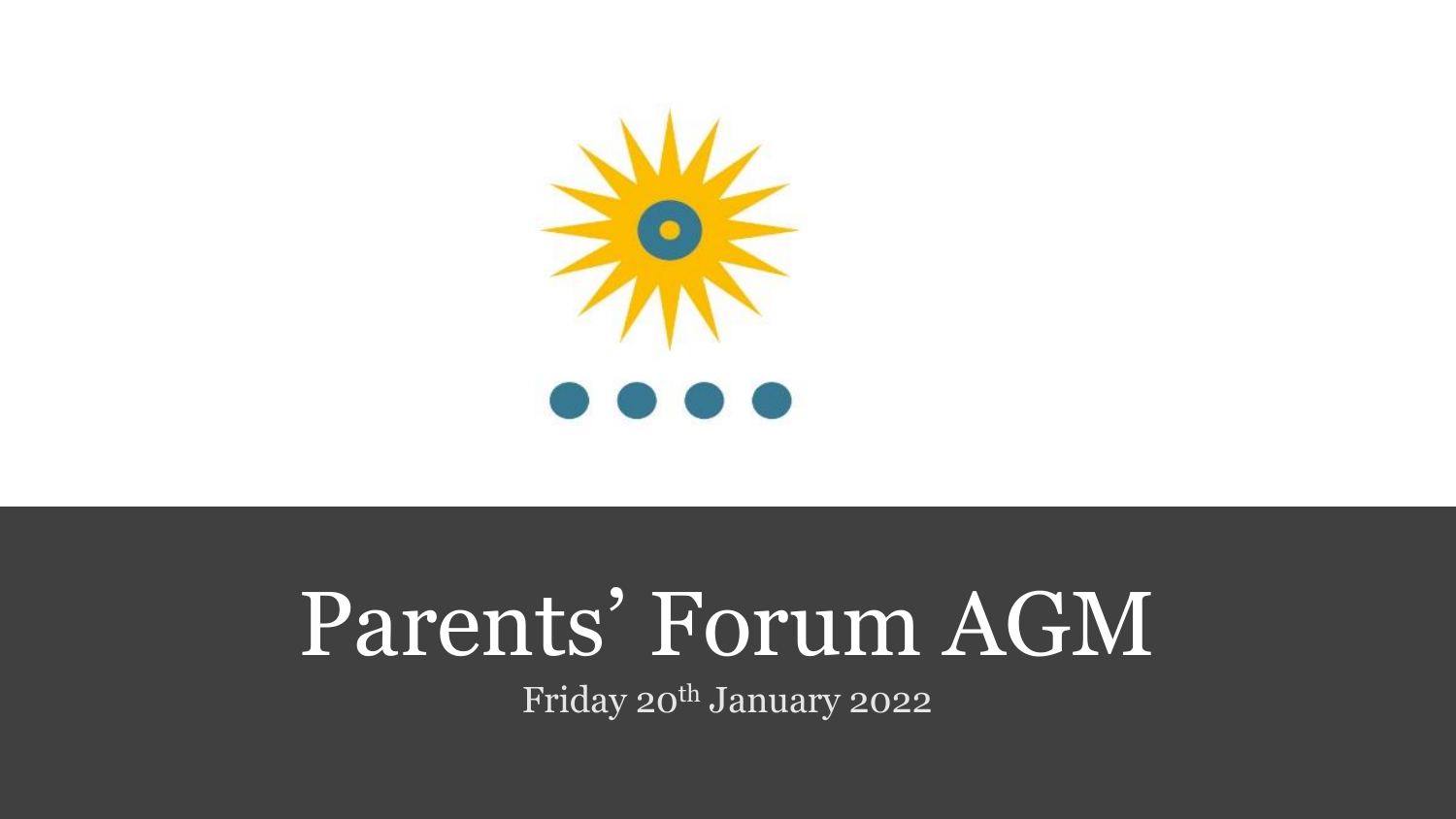# Agenda

- 1. Summary of money raised and spent in 2020/2021
- 2. School Priorities
- 3. Wish list for spending funds
- 4. Issues raised by parents for discussion:
	- School Lunches
	- Parental Communication
	- After School Clubs Provision
- 5. New Parent Forum Lead and Finance Lead

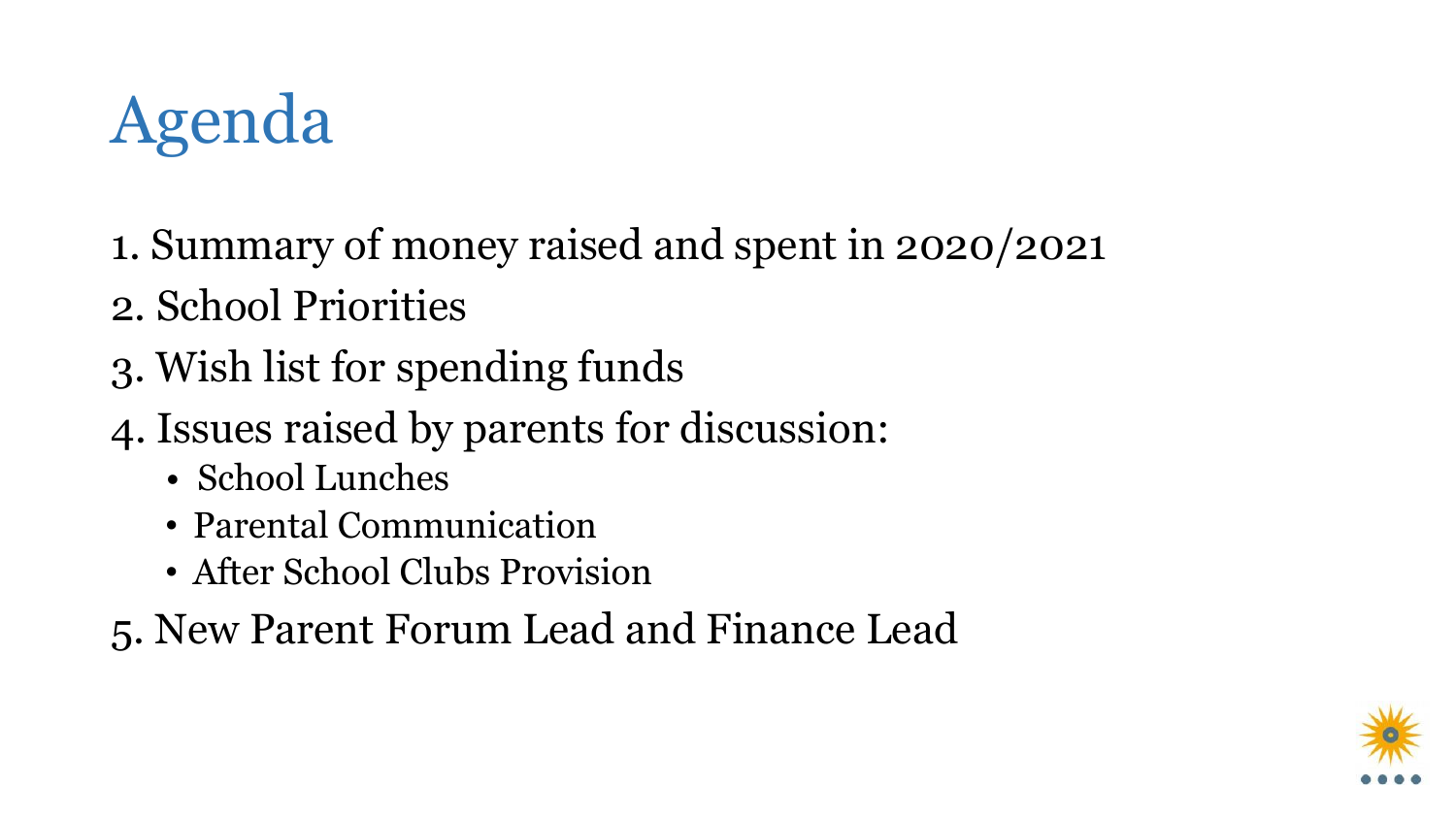#### **Parents Forum - Finance Overview**

**End of 2020/2021 Balance:** *£6,870.92*



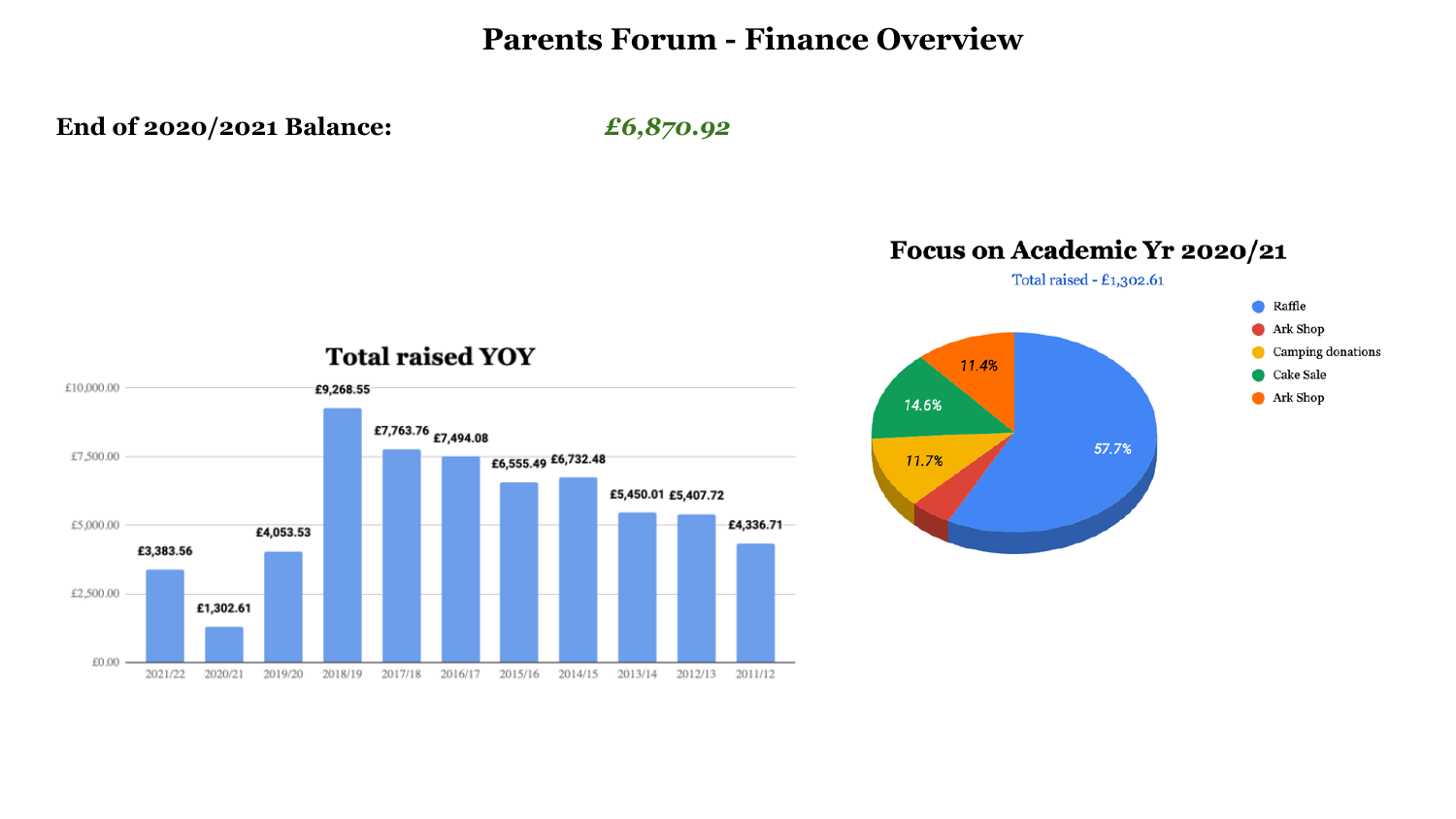#### **Parents Forum - Finance Overview**

#### **Current Balance:** *£6,870.92*

| 2020/21 Spend breakdown:               |                                                                   |
|----------------------------------------|-------------------------------------------------------------------|
|                                        |                                                                   |
| Christmas tree                         | £172.58                                                           |
| Balancing payment - Family Fund<br>15% | £195.00                                                           |
| Theatre tickets - Y4 and Y5            | N/A, will attend theatre trip this year (usually<br>£750)         |
| Curriculum challenge costs             | $N/A$ , trips to take place again this year<br>(usually $£1,400)$ |
| Y6 leavers' contribution               | £200.00                                                           |
| <b>Total</b>                           | £567.58                                                           |

#### **Annual Commitments: £2,600**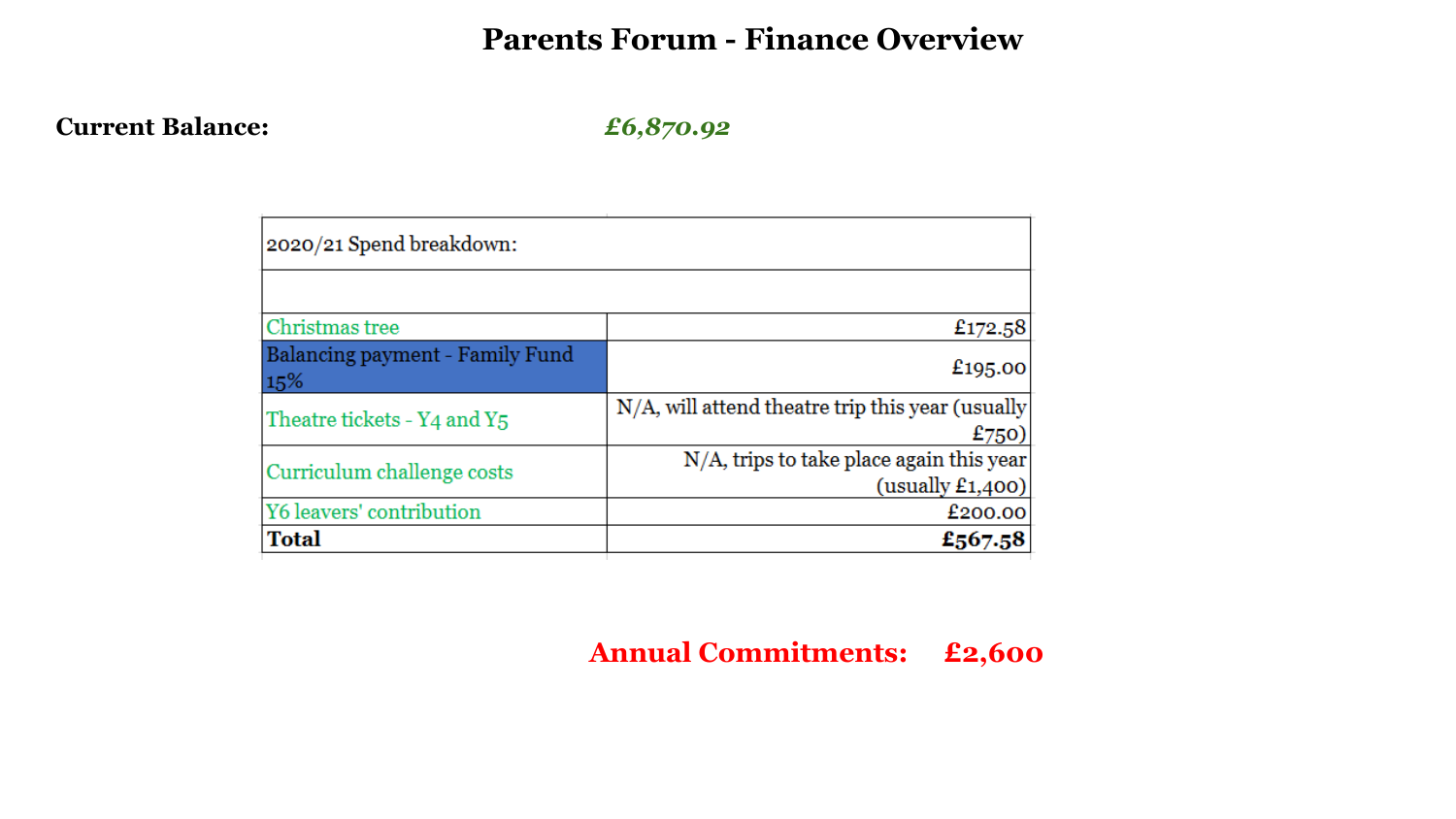# School Priorities

| <b>Quality of Education</b>                                                                                                                                                                                                                 | <b>Behaviour &amp; Attitudes</b>                                                                                                                                                                        | <b>Personal Development</b>                                                                                                                                                                                       |
|---------------------------------------------------------------------------------------------------------------------------------------------------------------------------------------------------------------------------------------------|---------------------------------------------------------------------------------------------------------------------------------------------------------------------------------------------------------|-------------------------------------------------------------------------------------------------------------------------------------------------------------------------------------------------------------------|
| To be Outstanding                                                                                                                                                                                                                           | <b>To sustain Outstanding</b>                                                                                                                                                                           | <b>To sustain Outstanding</b>                                                                                                                                                                                     |
| 1.1 In line with the Ark network priority,<br>refine our approach to reading in all year<br>groups from EYFS through to Year 6 to<br>ensure consistent implementation and<br>positive impact on progression and<br>outcomes for all pupils. | 2.1 Sustain effective systems<br>and<br>procedures<br>for<br>attendance<br>and<br>punctuality, with a particular focus on<br>reducing persistent absence.                                               | 3.1 Ensure all pupils are fully prepared<br>and supported to prioritise their<br>wellbeing and address social, emotional,<br>and mental health needs.                                                             |
| 1.2 Close the performance gap between<br>all groups; with a specific focus on the<br>attainment and progress of children in<br>receipt of the Pupil Premium, those<br>previously deemed as high attainers and<br>pupils with SEN.           | 2.2 Ensure behaviour expectations and<br>routines<br>upheld<br>consistently<br>are<br>throughout the school day by all<br>members of staff, with a focus on<br>developing pupils' intrinsic motivation. | 3.2 Enhance our approach to developing<br>physical health in all pupils.                                                                                                                                          |
| 1.3 Implement the next phase of our<br>digital strategy to maximise learning time<br>both in the classroom and at home.                                                                                                                     | 2.3 Continue to embed our school values,<br>in order to maintain our culture of high<br>expectations in all areas, for example<br>respect for ourselves and for each other.                             | 3.3 Provide opportunities for children to<br>positively contribute to the lives of others<br>in our school, our local community and<br>bevond.                                                                    |
| 1.4 Ensure teaching is consistently<br>deemed to be at least good or better<br>across the academy through alignment<br>with the Great Teacher Rubric approach<br>to coaching and observations (whether<br>led by evaluators or peers).      |                                                                                                                                                                                                         | 3.4 Develop opportunities for parental<br>engagement via social media, our school<br>website and parent workshops. Increase<br>involvement through 1:1 support work,<br>whole class exhibitions and expert talks. |
| 1.5 Ensure that the updated Conway<br>curriculum is taught with consistency<br>across all year groups and teachers.                                                                                                                         |                                                                                                                                                                                                         | 3.5 Continue our commitment to<br>ensuring we are a diverse and inclusive<br>school, both through our teaching<br>approaches and through our curriculum<br>choices.                                               |
|                                                                                                                                                                                                                                             |                                                                                                                                                                                                         | $\mathbf{A}$                                                                                                                                                                                                      |

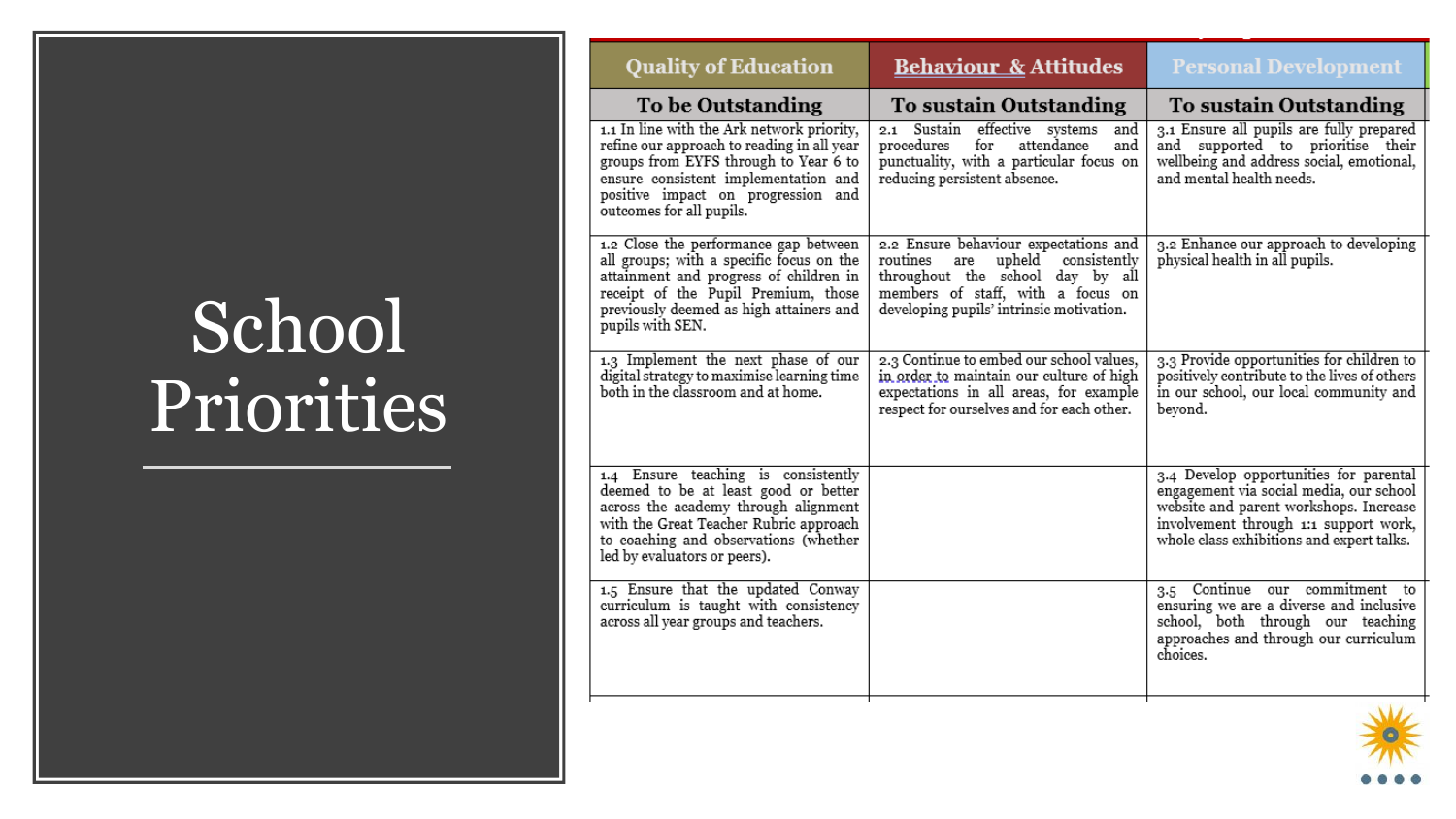### School Priorities

#### **Personal Development**

Develop opportunities for parental engagement via social media, our school website and parent workshops. Increase involvement through 1:1 support work, whole class exhibitions and expert talks.

#### **Quality of Education**

Implement the next phase of our digital strategy to maximise learning time both in the classroom and at home.

Ensure that the updated Conway Curriculum is taught with consistency across all year groups and teachers.

#### **Behaviour and Attitudes**

Continue to embed our school values, in order to maintain our culture of high expectations in all areas, for example respect for ourselves and for each other.

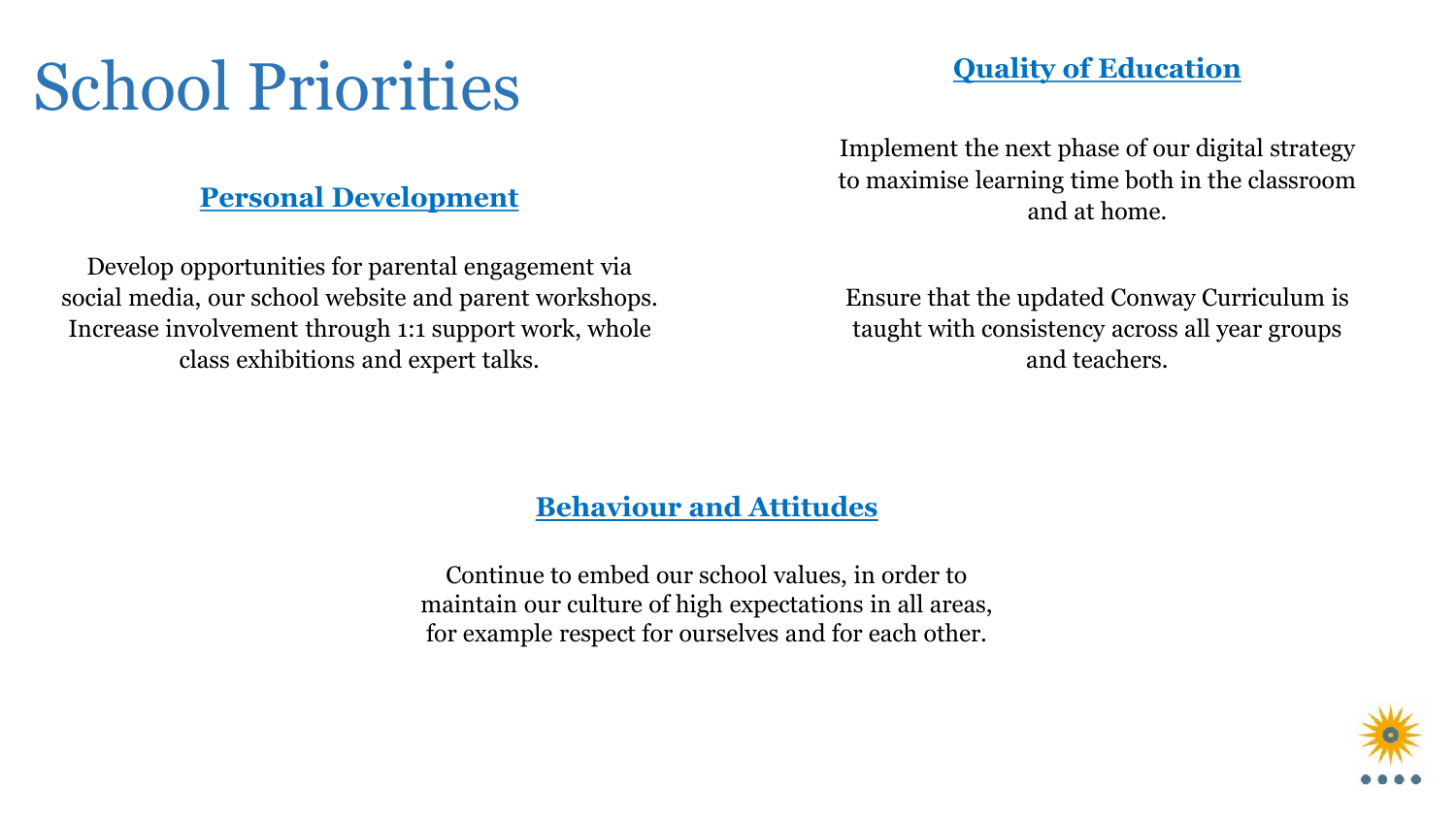### Wish List

#### **2021/2022:**

School Microphone system Ongoing: Additional reading books Ongoing: Additional Playground Equipment for each class

#### **2022/2023:**

Art Studio and conversion in the library building

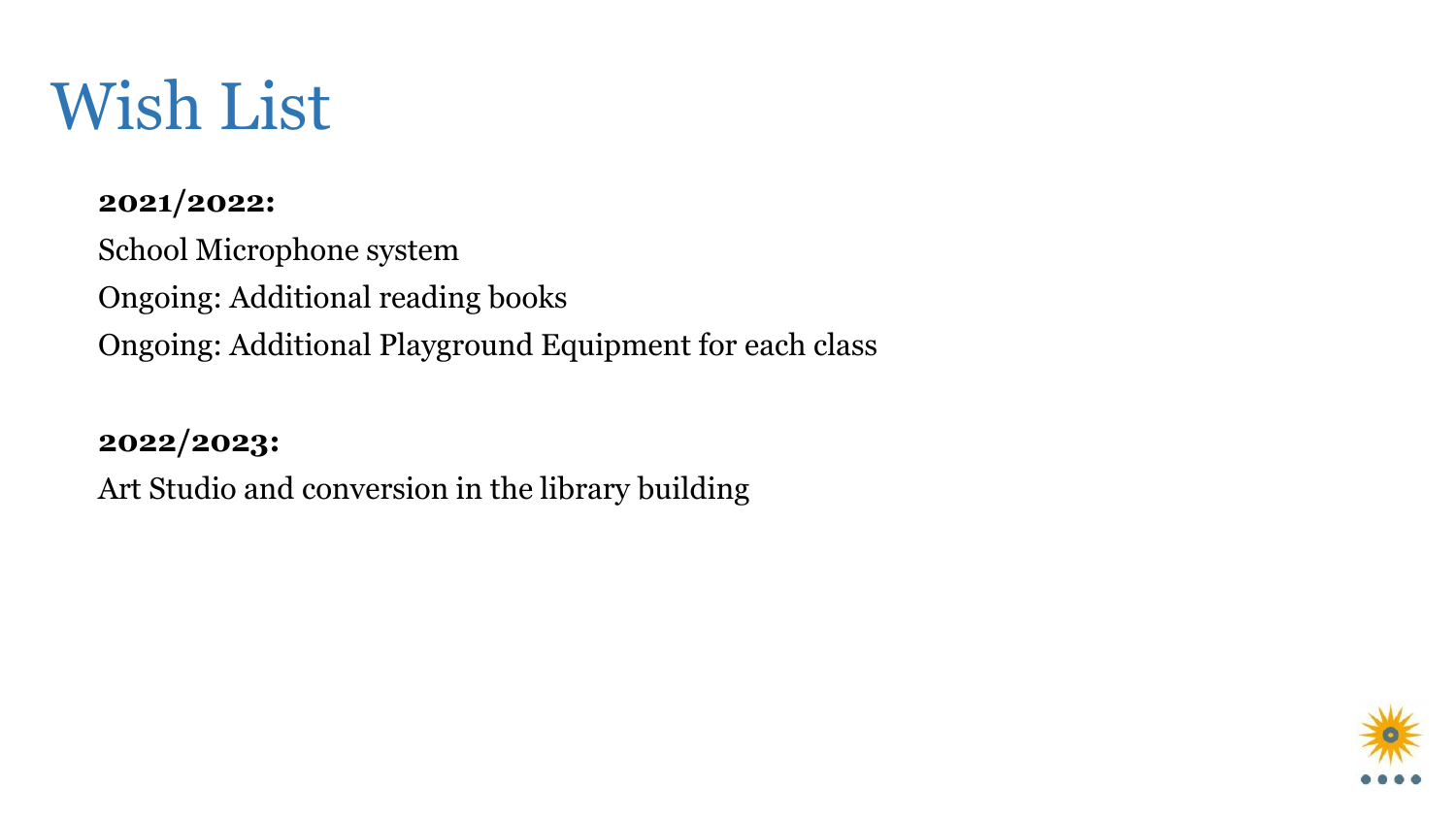### School Lunches

- Pupil voice and voting system
- Variety of cuisines and options
- Parent lunches

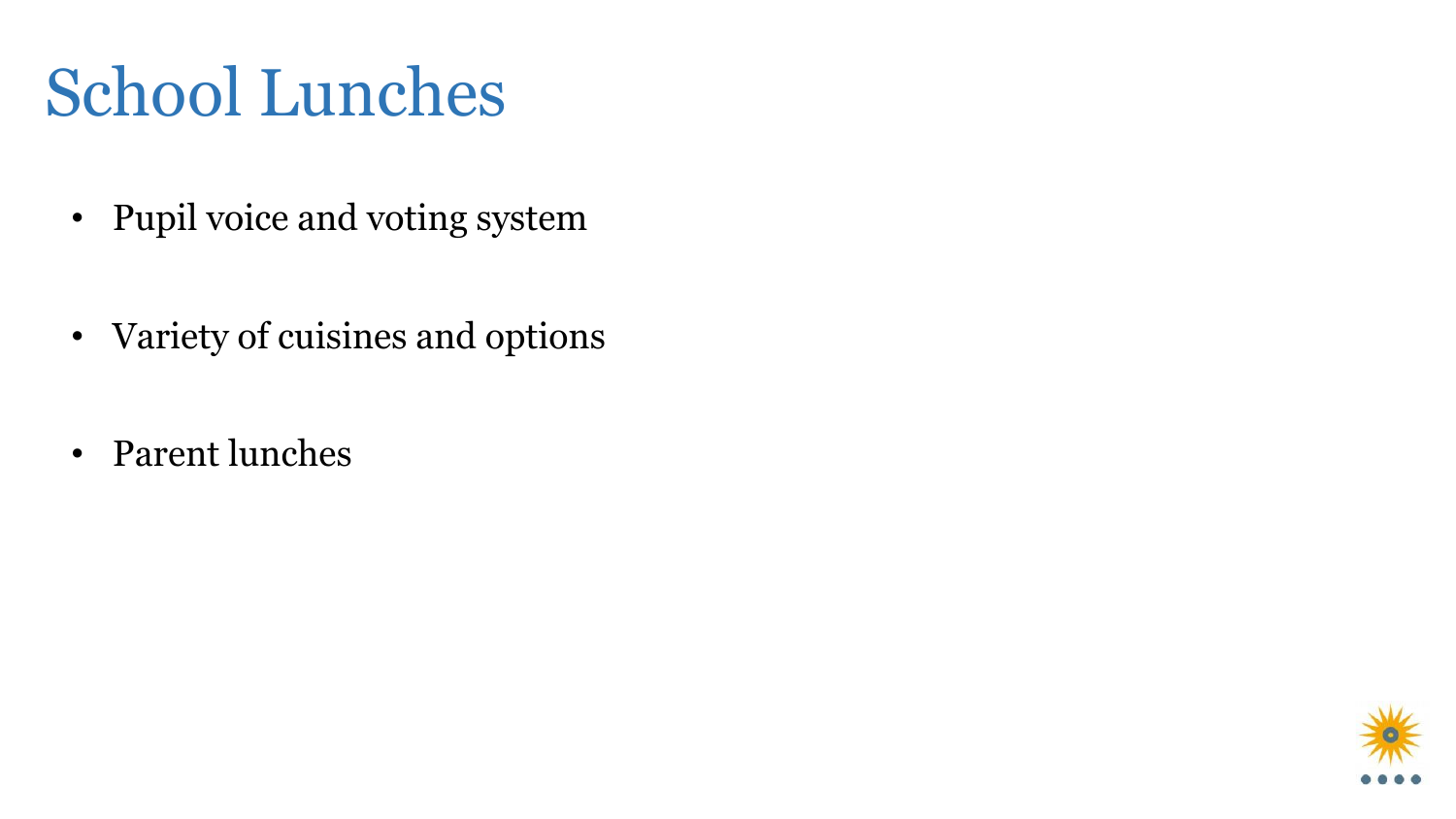### Parental Communication

- Streamlined approach:
	- Letters
	- Texts for reminders
	- Seesaw for all home learning
- Home Learning feedback for pupils:
	- Live in lesson
	- Parents: spellings and arithmetic

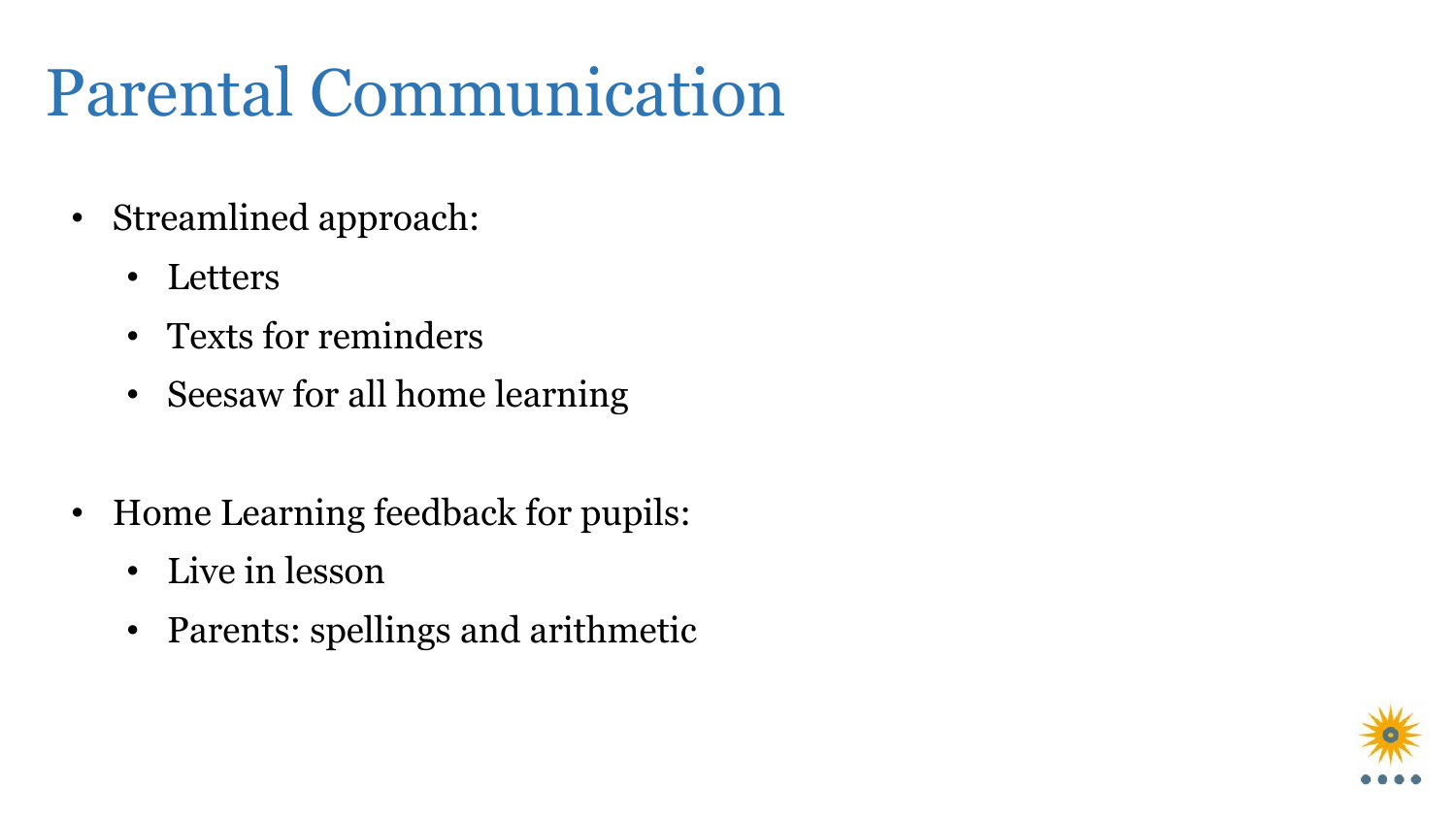# Lines of Communication

Pupil matters related to wellbeing and achievement.

Class Teacher or Co-teacher

Miss White

Interim Assistant Principals

Miss Bridges and Mr Elliott

Pupil matters related to attendance, punctuality, health, uniform, lunches, school visits or extracurricular clubs.

School office

Events and fundraising

Class Link

SENCO Report Forum Lead

School office

If you would then like to speak to Mrs Ross-Wood, please speak to the school office who will book in a meeting.

Whole school communication: Newsletter, letters, text messaging service, website and social media.

Other enquires:

Please arrange an appointment via the school office, they will advise on the best point of contact.

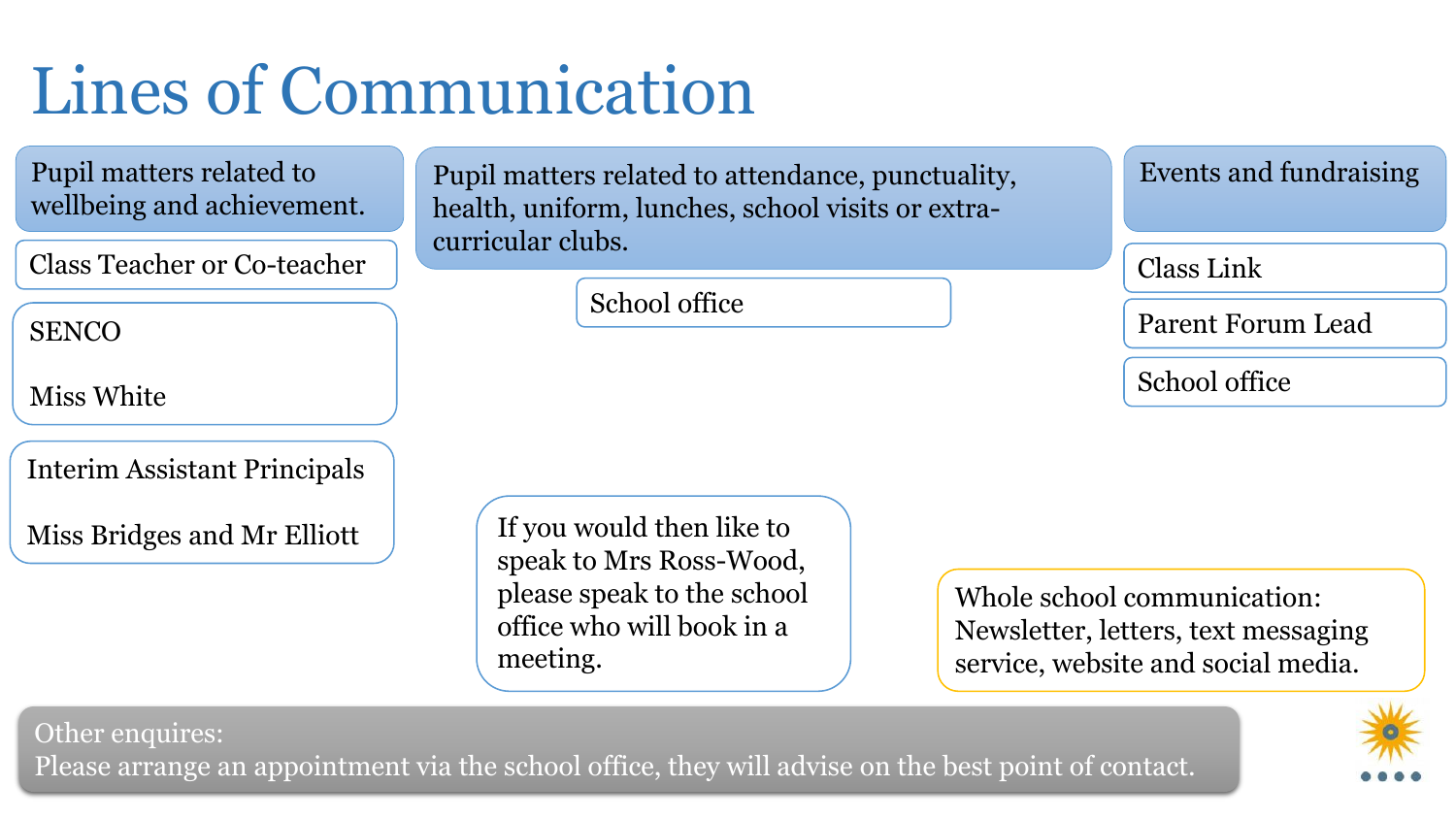### Drop In Times

| Who?                      | <b>When?</b>                                |
|---------------------------|---------------------------------------------|
| Reception class           | Tuesdays $3:45 \text{pm} - 4:15 \text{pm}$  |
| Year 1                    | Mondays $3:45$ pm $-4:15$ pm                |
| Year 2                    | Thursdays $3:45 \text{pm} - 4:15 \text{pm}$ |
| Year 3                    | Fridays $3:45$ pm $-4:15$ pm                |
| Year 4                    | Wednesdays $3:45$ pm $-4:15$ pm             |
| Year 5                    | Fridays $3:45$ pm $-4:15$ pm                |
| Year 6                    | Fridays $3:45$ pm $-4:15$ pm                |
| Miss White (SENCO)        | Tuesdays $3:45 \text{pm} - 4:15 \text{pm}$  |
| Mrs Ross-Wood (Principal) | Mondays $3:45$ pm $-4:15$ pm                |
|                           | Wednesdays 8:40am - 9:00am                  |

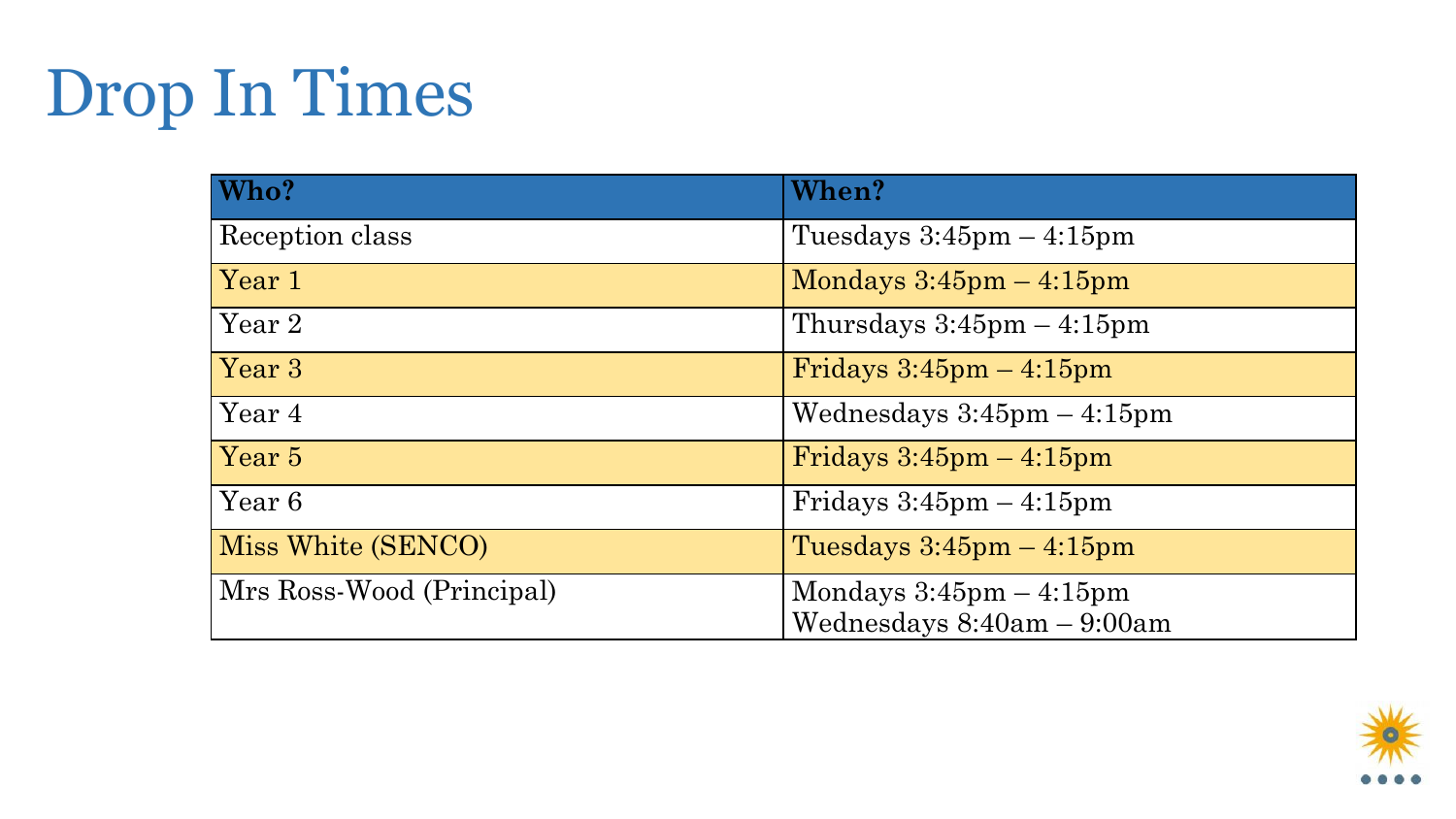# After School Clubs

- Mainly external providers
	- Consistency throughout the years
	- Experts
	- Wide range
- Parental Suggestions
	- Thank you!
	- New clubs implemented each term where possible
	- A number of our current clubs are based on recommendations so please do keep sending us your ideas and any specific companies who you have experience of